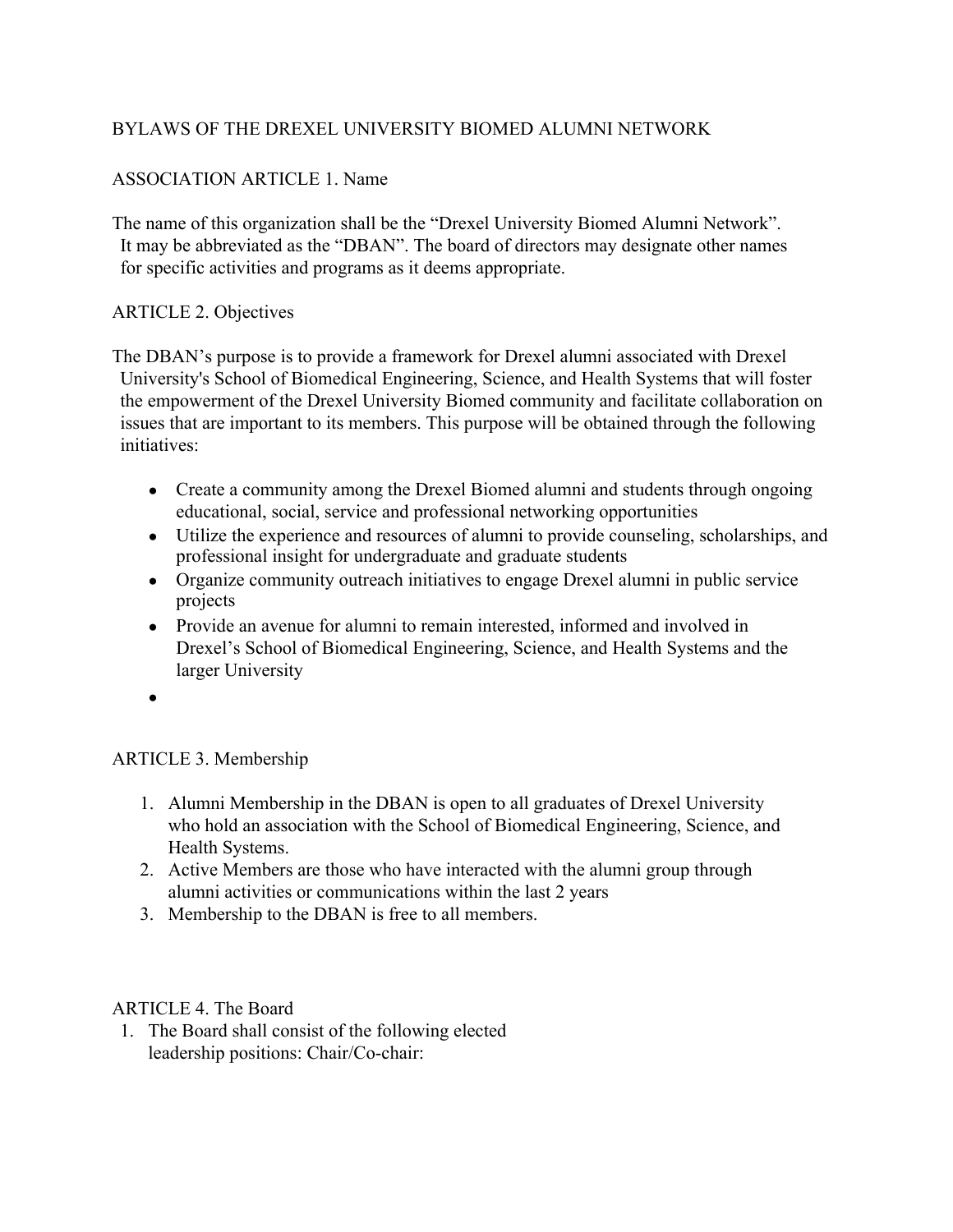The chair of the board shall oversee all board positions, coordinate DBAN efforts, open and close meetings, and coordinate with larger invested institutions such as Drexel University and the Drexel University Alumni Association.

### 1. Committees

Committees shall be formed on an needed basis and consist of DBAN active members. The board will assess, with input from the general member body, the need for a committee. The board will be responsible for the appointment of committee members and committee heads, as needed, and for the oversight of committees.

### 1. Terms

The length of term for elected board members is one year. Board members may hold a single position for up to 3 years consecutively.

# 1. Elections

Election of board members will occur on an annual basis. Active members will be notified and are eligible to vote. Voting is to be conducted anonymously by ballot. Winners are determined by majority vote.

### ARTICLE 5. Meetings

1. Board Meetings

Board meetings will occur monthly in person or as required.

1. General Body Meetings

General body meetings will occur annually, or on an as needed basis as determined by the board. Meetings are open to all members and reminder emails will be sent out at least one month prior to the meeting date.

1. Quorum

For voting or decision-making purposes, quorum shall be defined as 2/3 board member representation either in person or virtually.

### ARTICLE 6. Parliamentary Process and Amendments

1. Upholding Bylaws